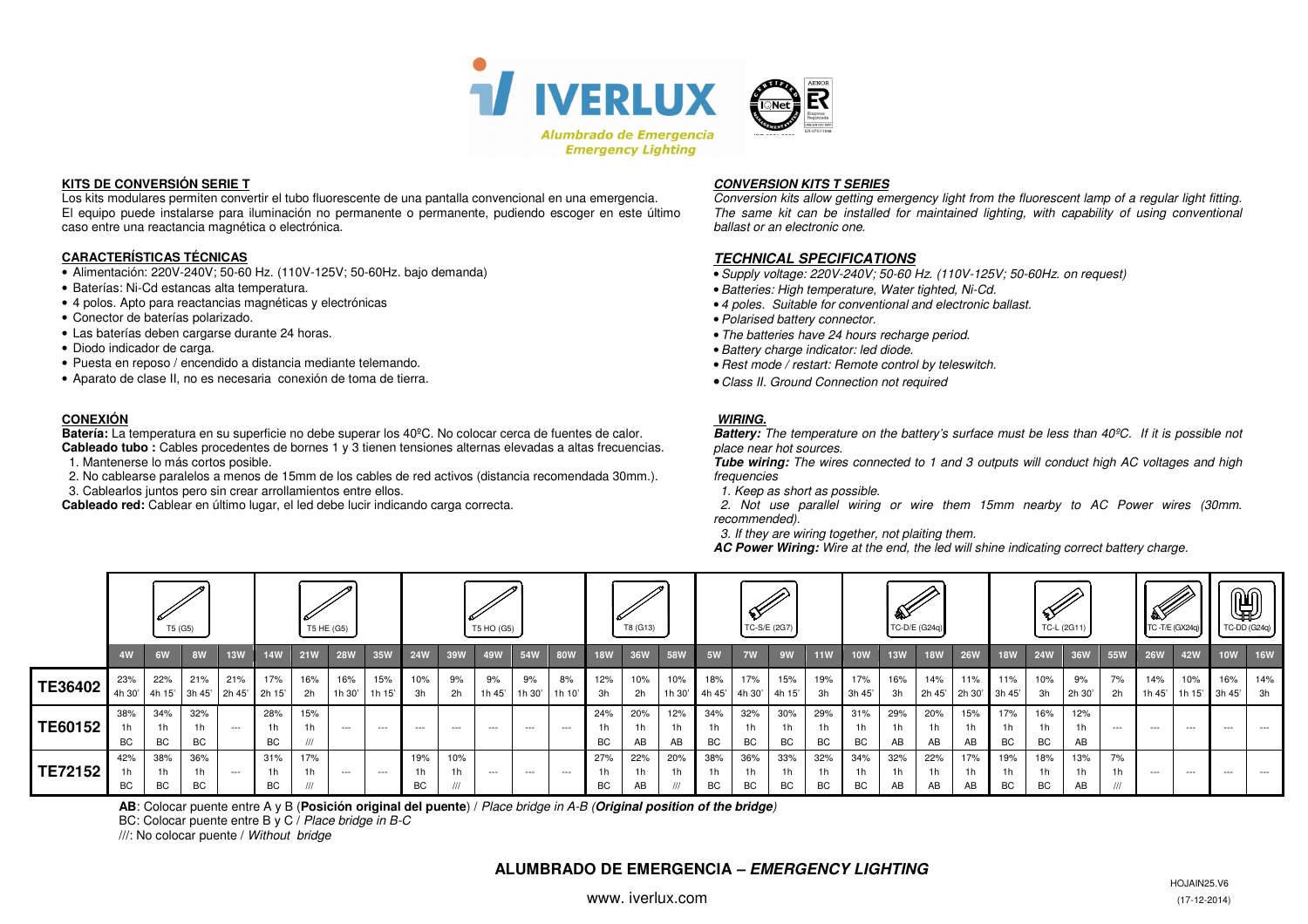

# **CONEXIÓN / WIRING.**





# **ALUMBRADO DE EMERGENCIA – EMERGENCY LIGHTING**